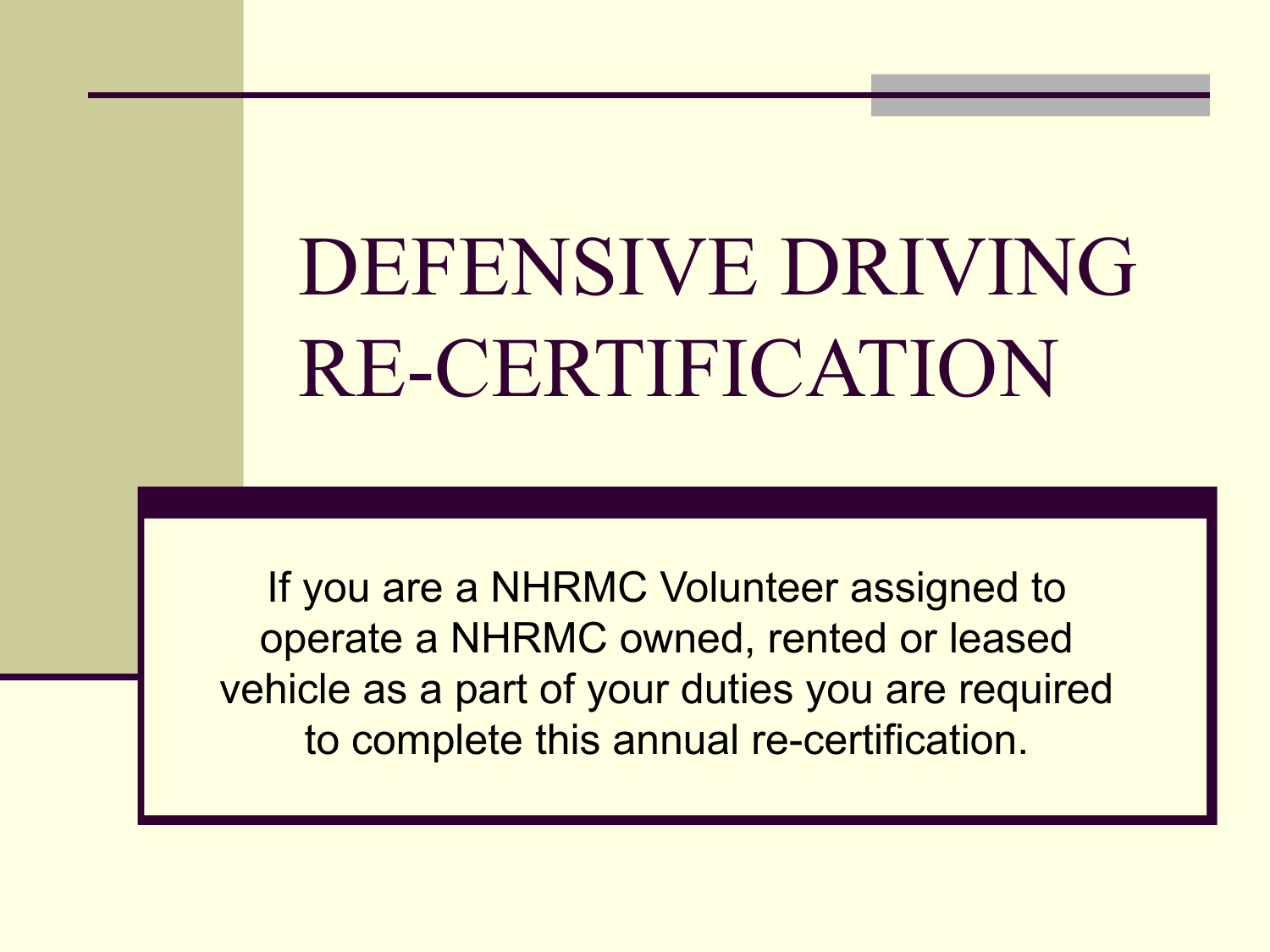- **This refresher presentation focuses on the** choices you make each time you take to the road – choices that affect you, your family, your friends, co-workers and countless others with whom you share the road.
- This presentation will reinforce important concepts and choices you can make that will help you be a safe, responsible driver.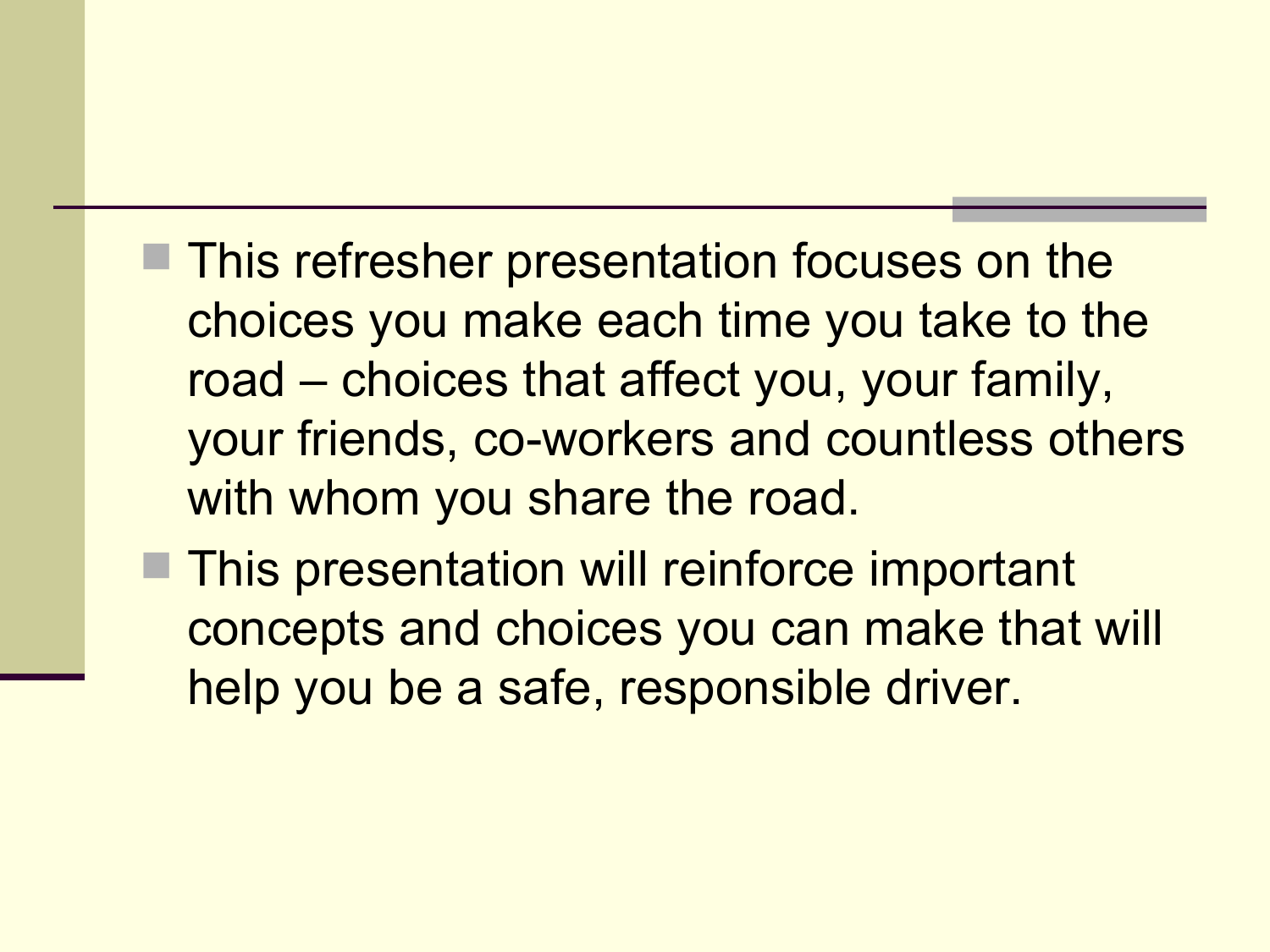## Re-Certification Requirement

- **NHRMC policy requires that everyone who operates** a vehicle as a part of their job description must complete a re-certification exam annually.
- To be re-certified you will need to complete the ten question exam. A score of 70% or higher is required.
- **All questions are covered in this power point** presentation. You will only have two attempts to obtain the 70% or higher score. Failure to obtain recertification *may* result in disqualification as a Volunteer driver.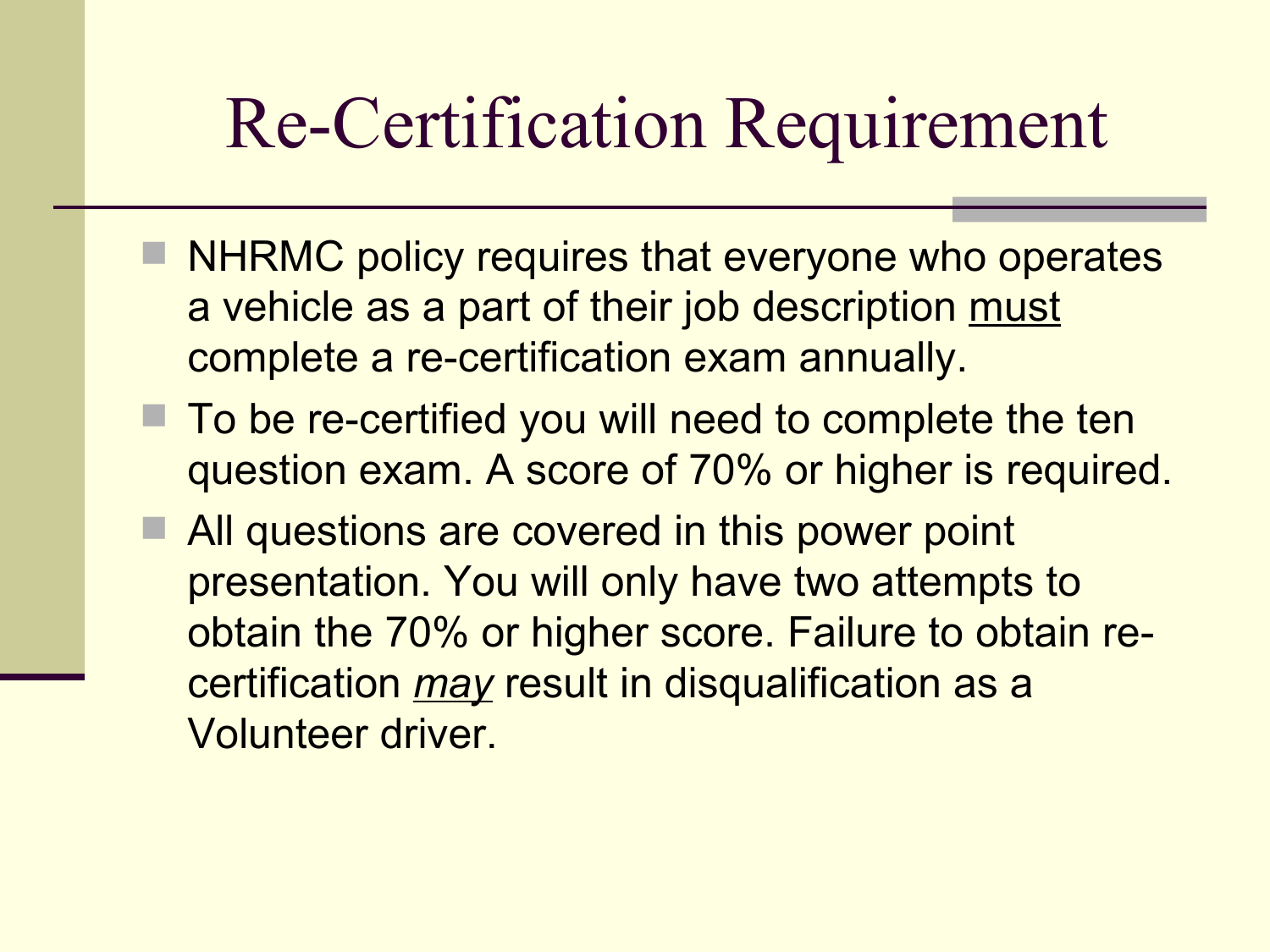- Report all actions, sanctions or points against your driver's license, charges, judgments or involvement in any accident while operating a NHRMC vehicle to your immediate supervisor within 24 hours of the event or the next working day.
- Individual driving records will be checked periodically by Human Resources.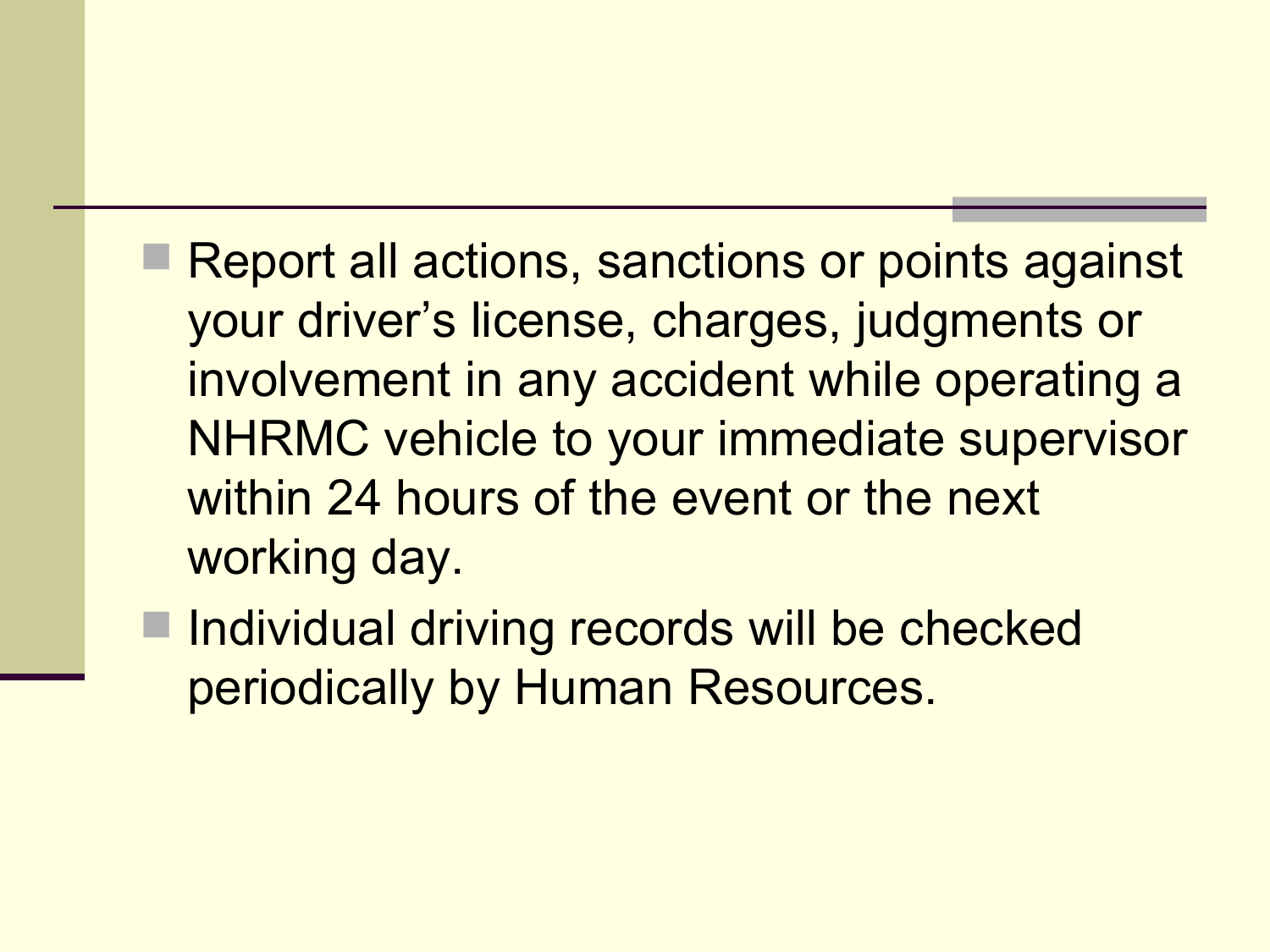**If you no longer drive a NHRMC vehicle as** part of your volunteering or you do not wish to be re-certified please contact:

#### **SAFETY SERVICES**

#### **343-4535**

Leave your full name, a day time phone number and a brief message explanation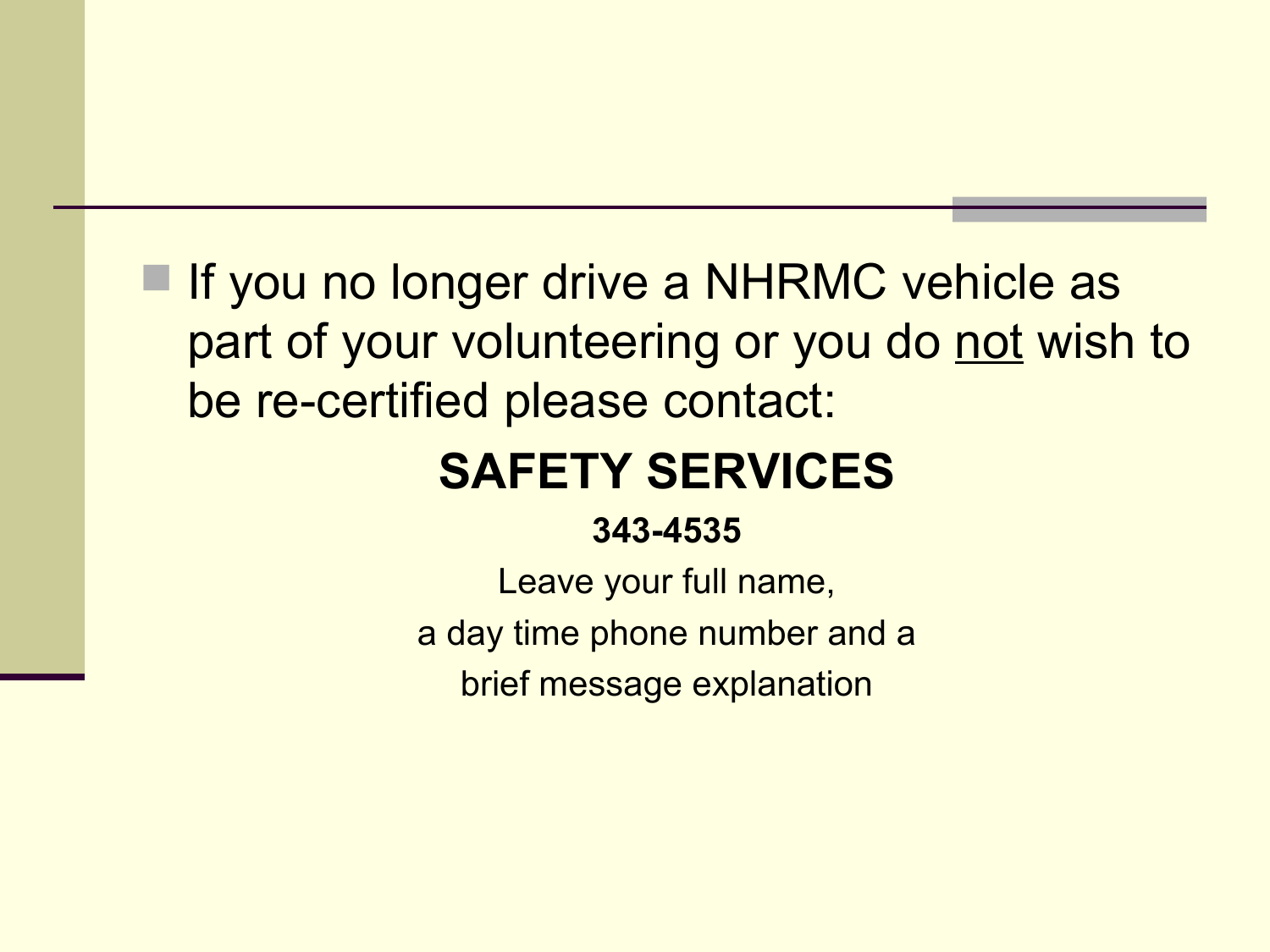# What is Defensive Driving?

- It is driving to save lives, time and money in spite of the conditions around you and the actions of others.
	- Developing driving habits that help you make safe and legal driving decisions. Driving to your destination safely – without a ticket or a crash or affecting other drivers' safety.
	- Lastly, it will allow you to recognize the risks of hazardous driving behaviors and conditions.
	- In other words…. A defensive driver does everything *reasonable* to avoid a collision or a ticket. Ask yourself: What *reasonable* action should I have taken to avoid the collision or violation?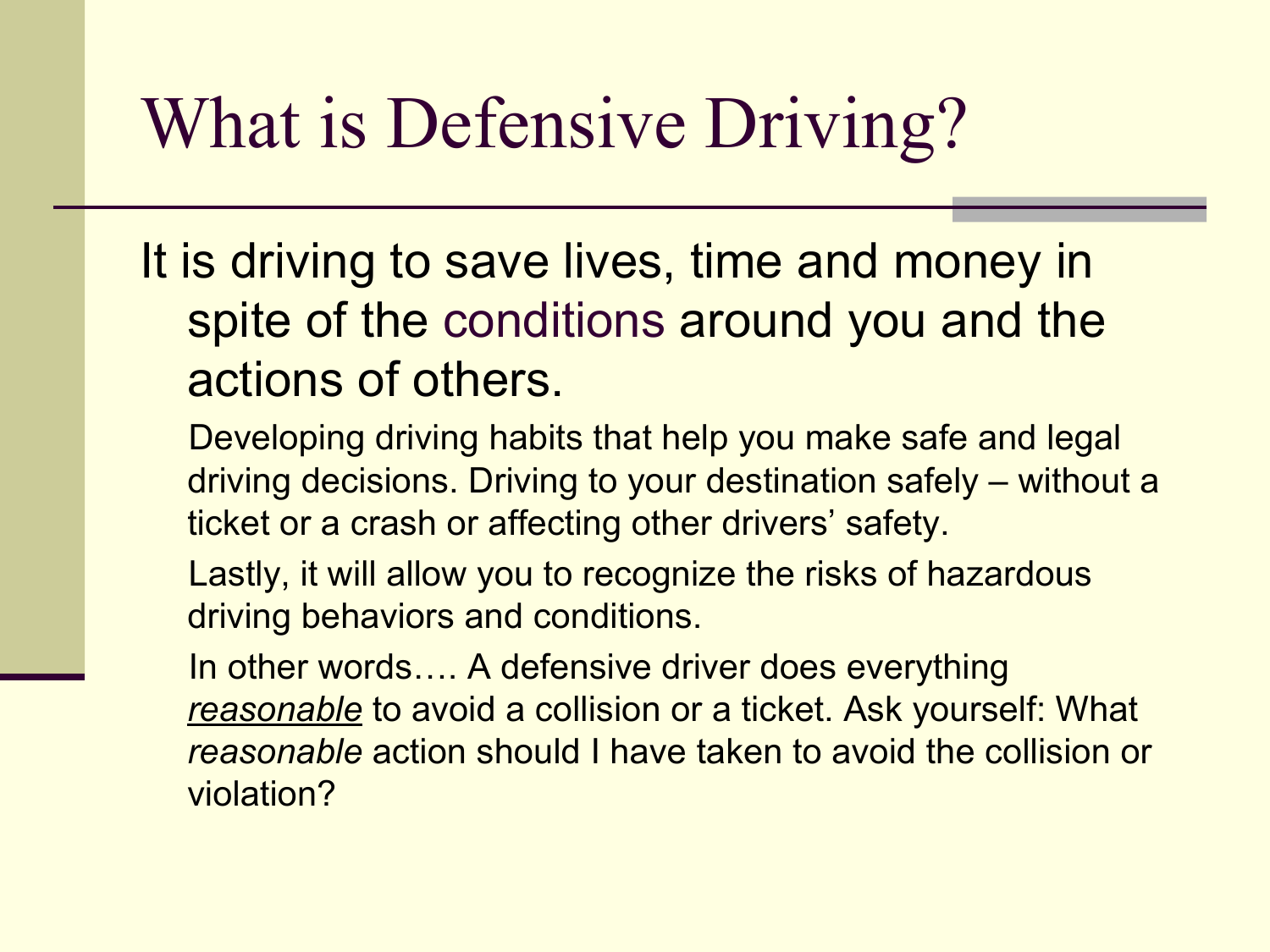Defensive Driving Formula. To remember it ask yourself this question.

# **R U A Defensive** Driver?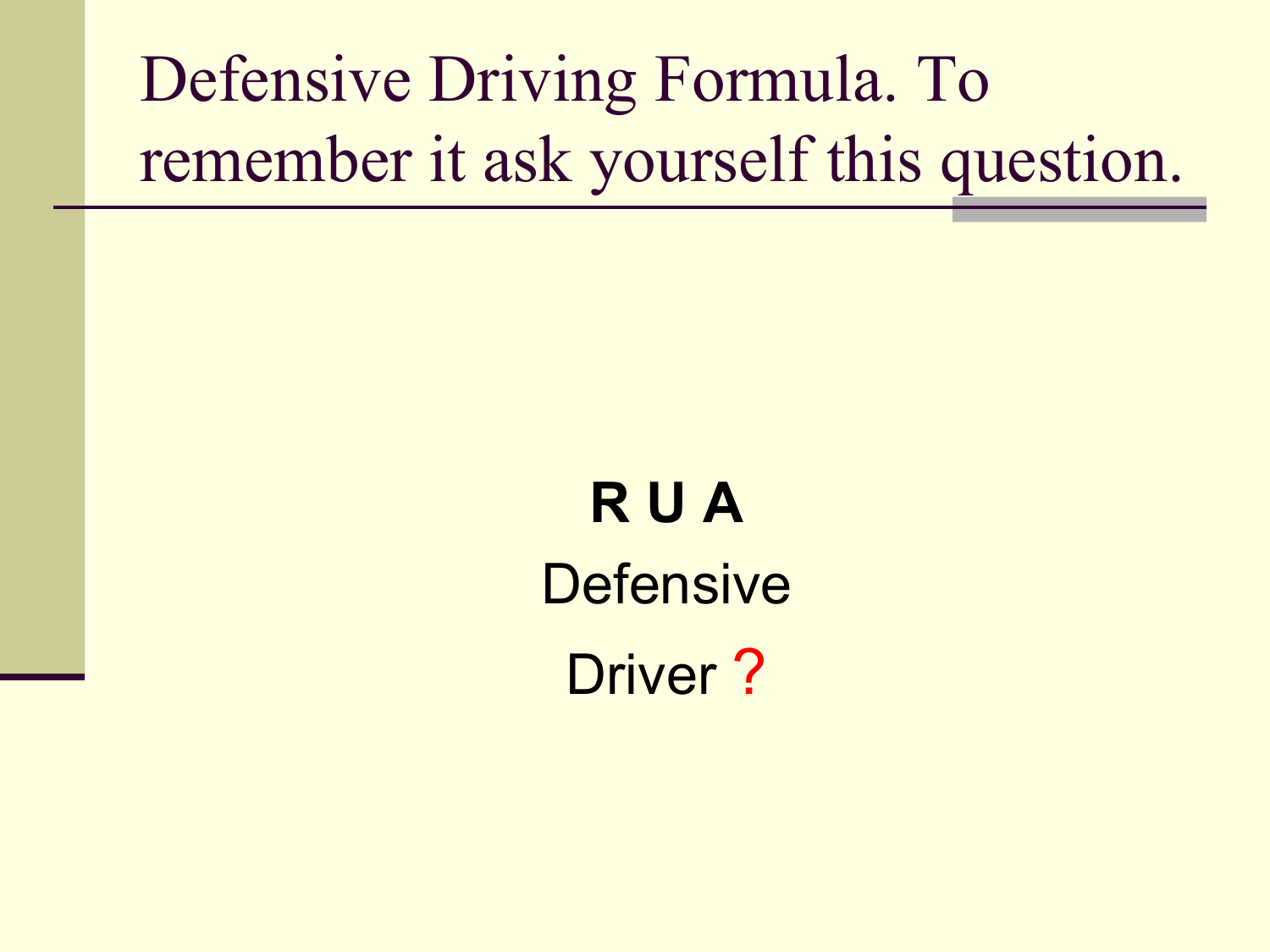#### **R**ecognize the hazard

Use your senses to identify hazardous conditions.

Scan the road ahead for trouble. Look at the next intersection or curve ahead. Scan from sidewalk to sidewalk and front yards. Listen for Emergency vehicle sirens, horns Pay attention to unusual sounds your vehicle is making. An odd odor – a burning smell? Check it out. Feel unusual vibrations in the vehicle? What could it be? Flat tire? Loose wheel?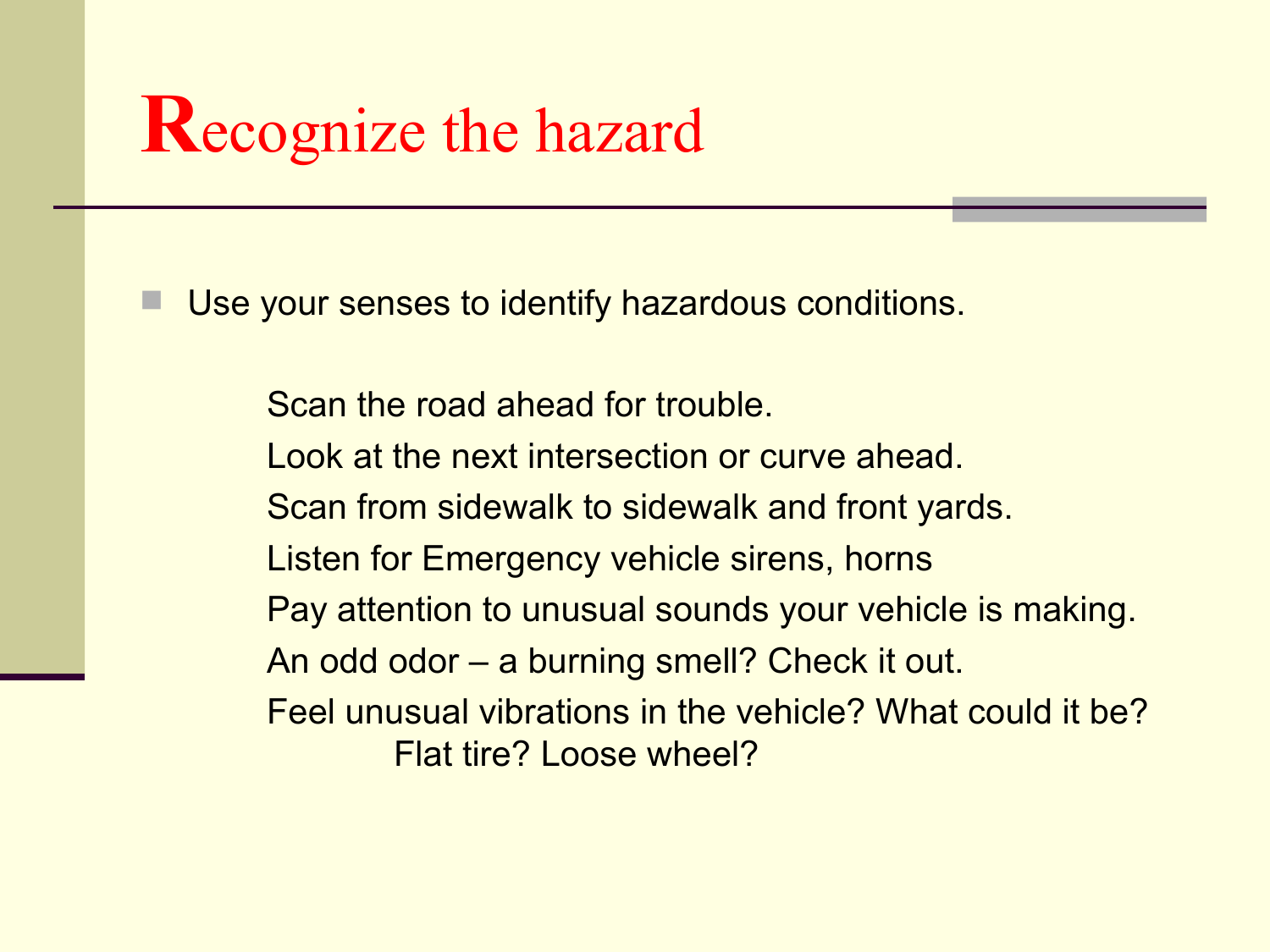#### **U**nderstand the defense

 Know what to do to avoid the hazard and understand the consequences of your choices.

> Are vehicles ahead of you slowing or stopping? Slow down and be prepared to stop.

Has the next intersection traffic light been green for a while? Slow down and be prepared to stop.

Are there children around? Are you entering a school zone? Slow down and be prepared to stop.

Is your engine running rough or noisy? Slow down and be prepared to stop.

Does your vehicle wiggle and shake? Slow down and be prepared to change a tire!

Your **first** reaction when you recognize a hazard should be to…… **SLOW DOWN!**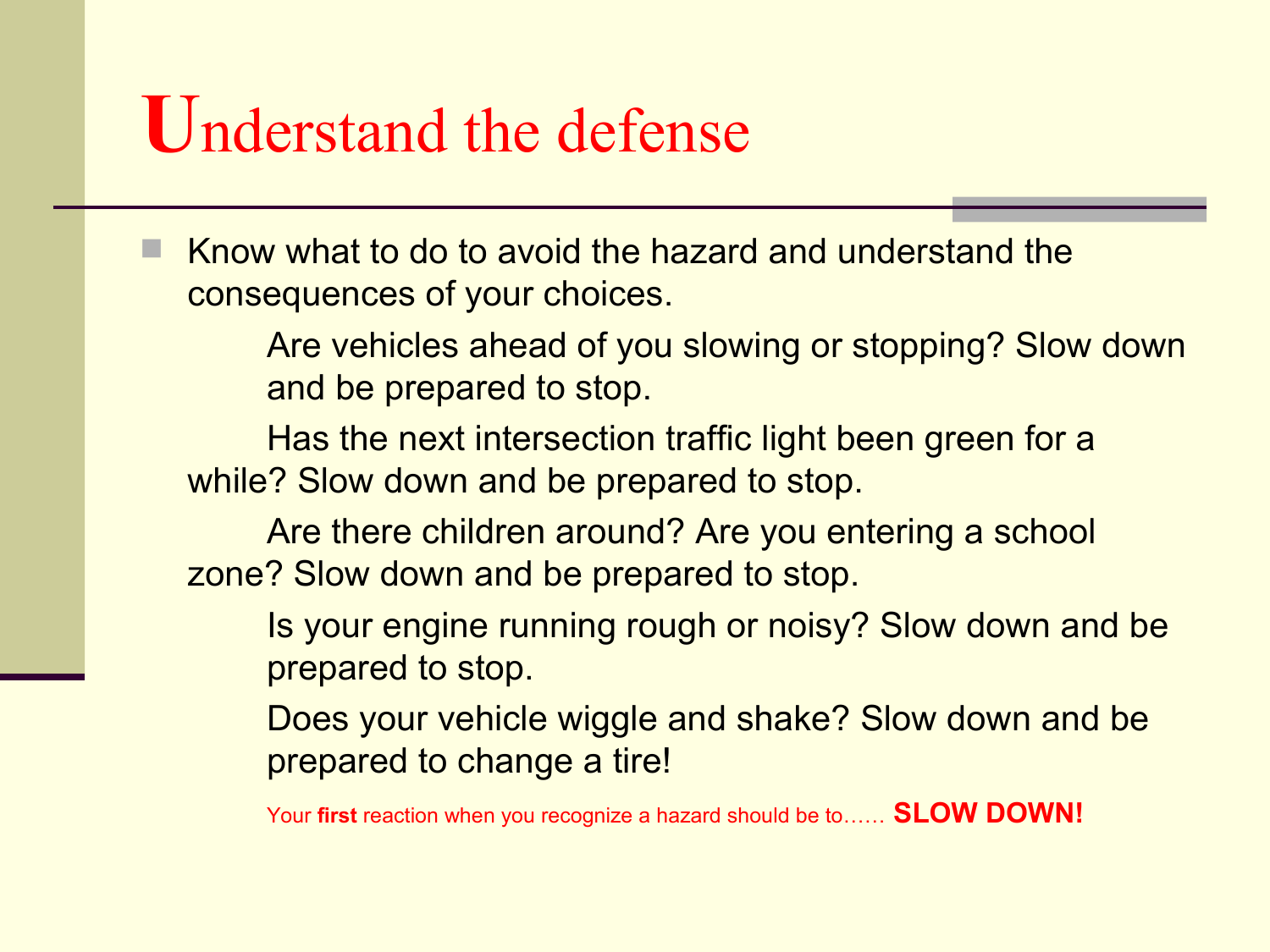# **A**ct correctly

 To act correctly you will need to apply the appropriate defensive driving skills combined with knowledge and experience.

Speeding or driving too fast for conditions is the **#1**  improper driving behavior that results in crashes or tickets.

Remember: *As speed increases – stopping distance increases.*

Follow the posted speed limits, adjust your speed in adverse weather conditions.

Remember: *When approaching an intersection, cover the brake pedal with your foot and scan the road ahead.* Sick? Tired? Upset? It could really affect your driving.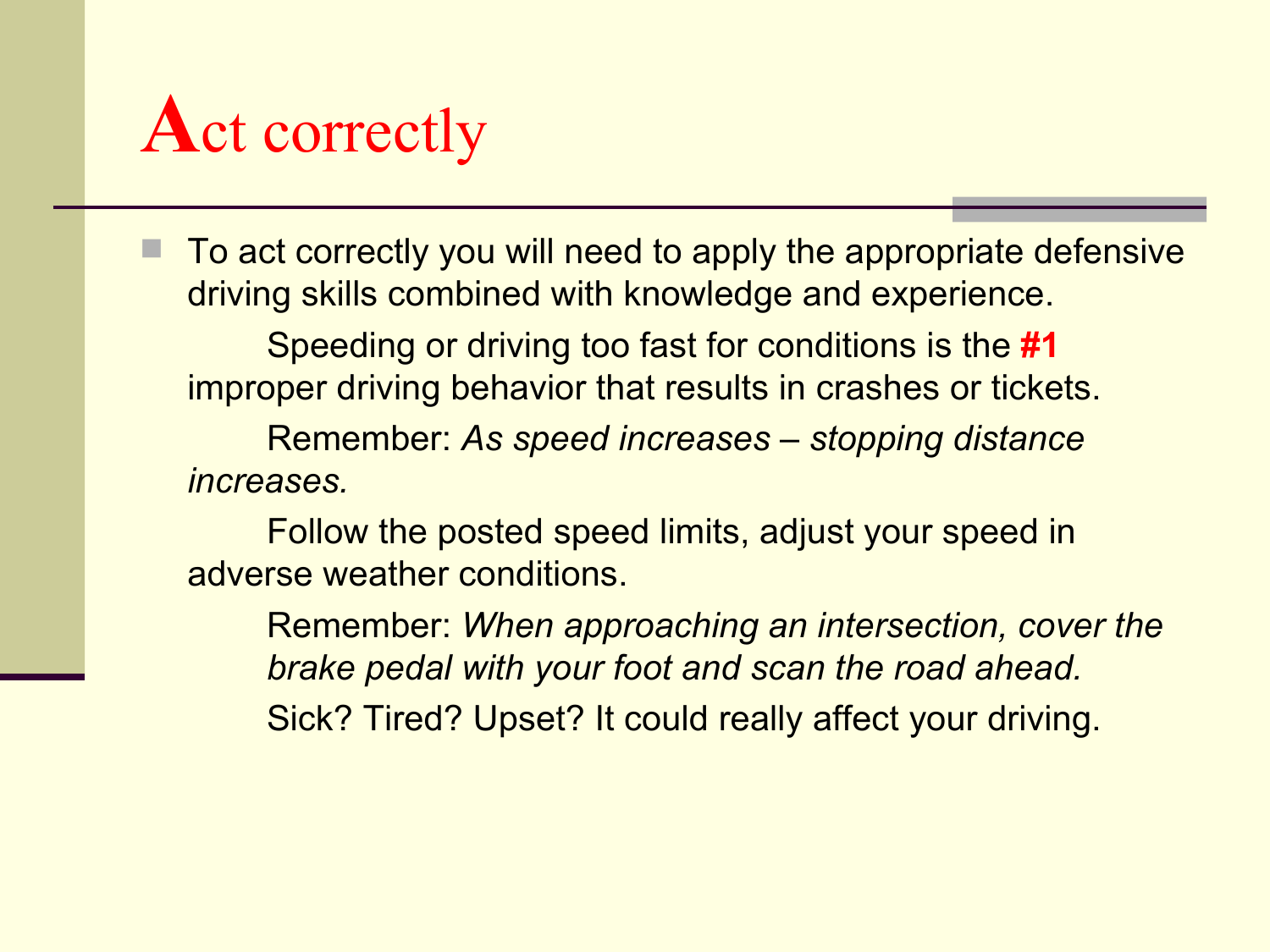### Impaired and Distracted Driving

 Impaired driving refers to driving a vehicle while under the influence of alcohol or other drugs – including over-the-counter and prescription medications.

Alcohol is the most commonly used intoxicating drug.

Over-the-counter drugs affect driving ability as much as prescription drugs.

Combining alcohol with certain medications, or illegal drugs, increases your risk of a crash or ticket.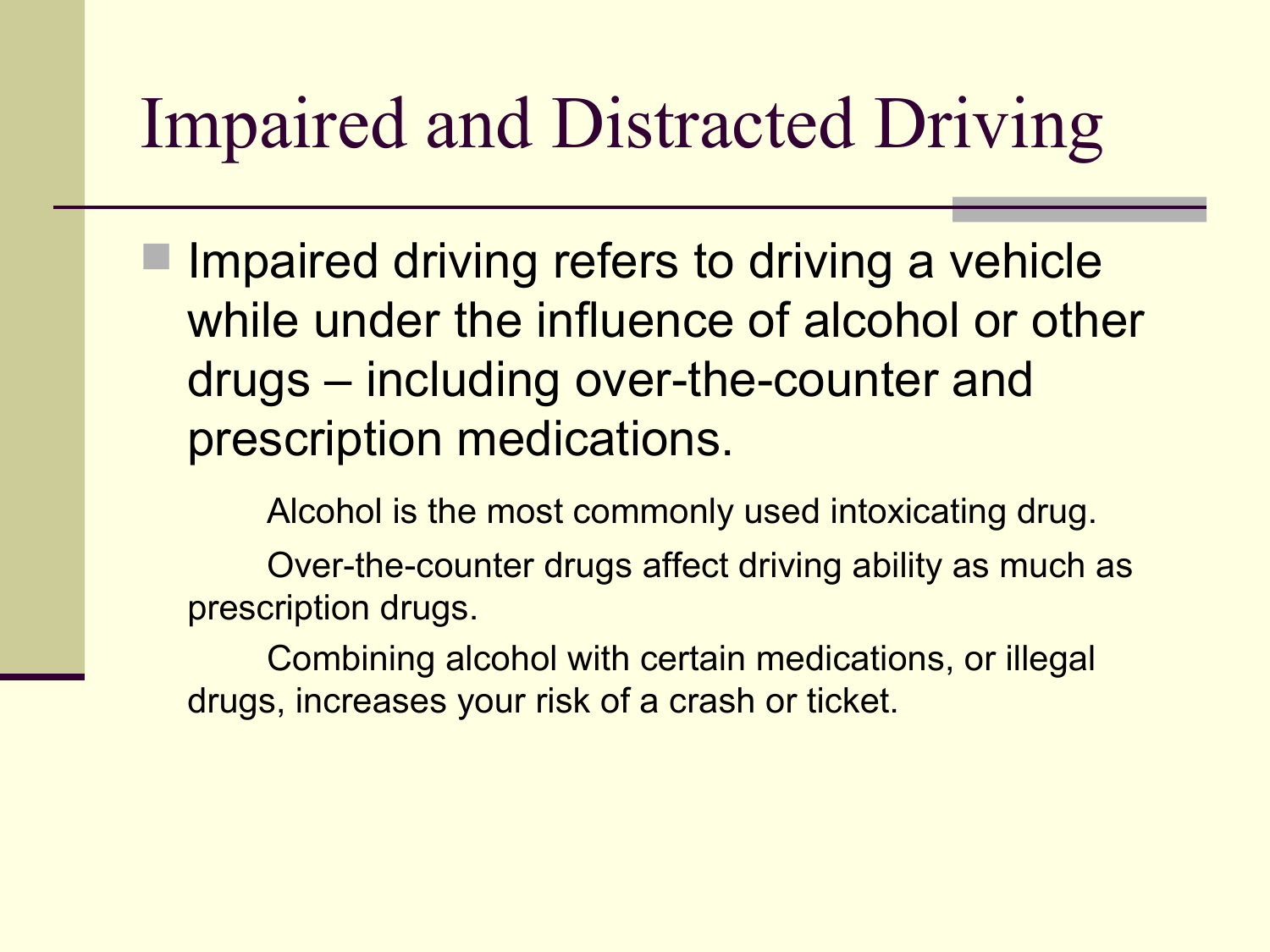**Distracted driving refers to any distraction** that takes your eyes off the road, your mind off your driving and/or your hands off the steering wheel.

Distractions can be anything from cell phone use to adjusting the temperature controls, to talking to passengers, to day dreaming and even thinking about the job you're doing.

*The point is that driving safely requires your full attention to the road and possible hazards.*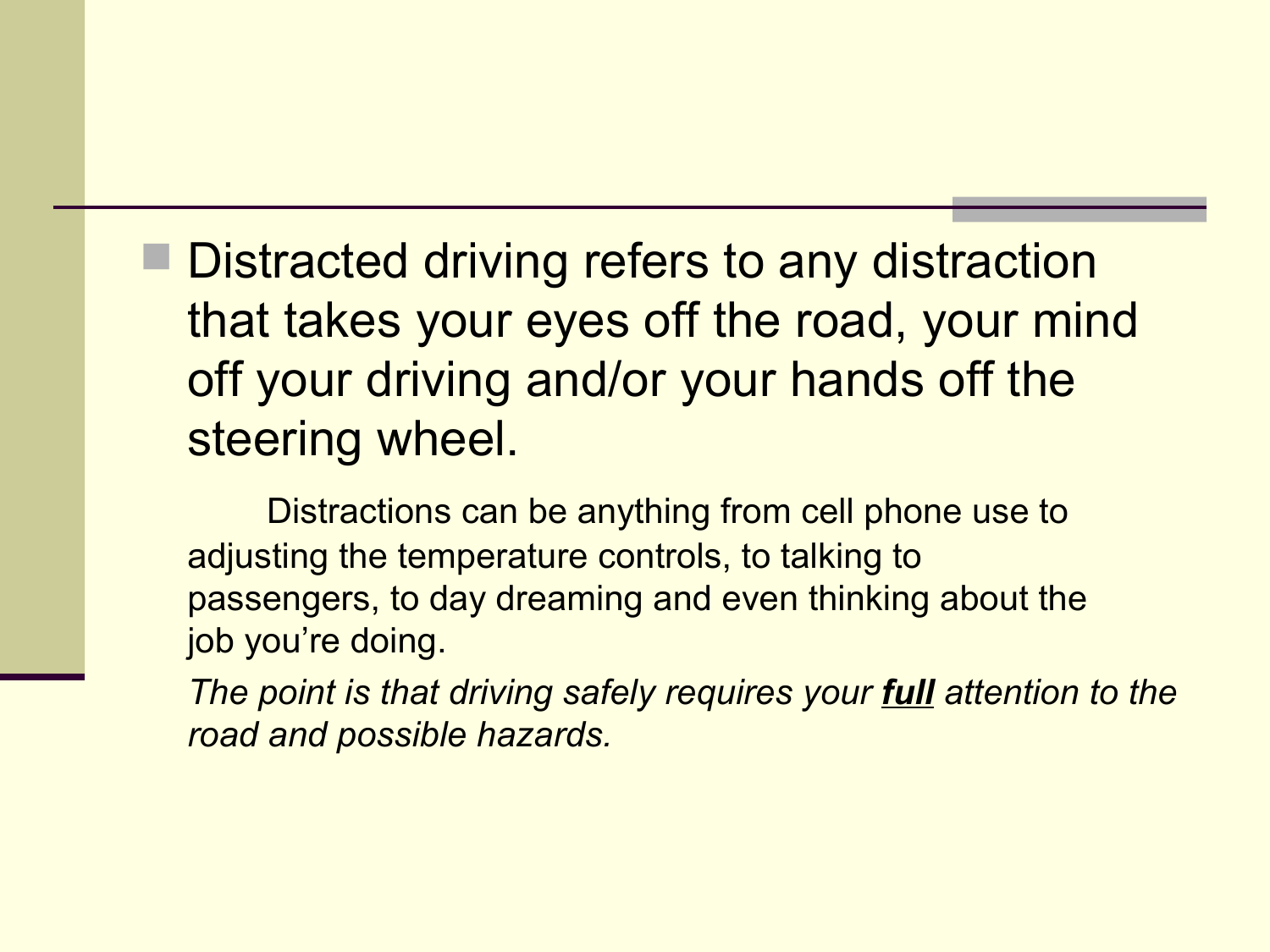## Avoiding a Head-On Crash

- A head-on crash is the most fatal type of traffic crash you will ever encounter. You only have a few seconds to make a decision and get out of the way.
- $\blacksquare$  Use these four steps the four R's to avoid a head-on.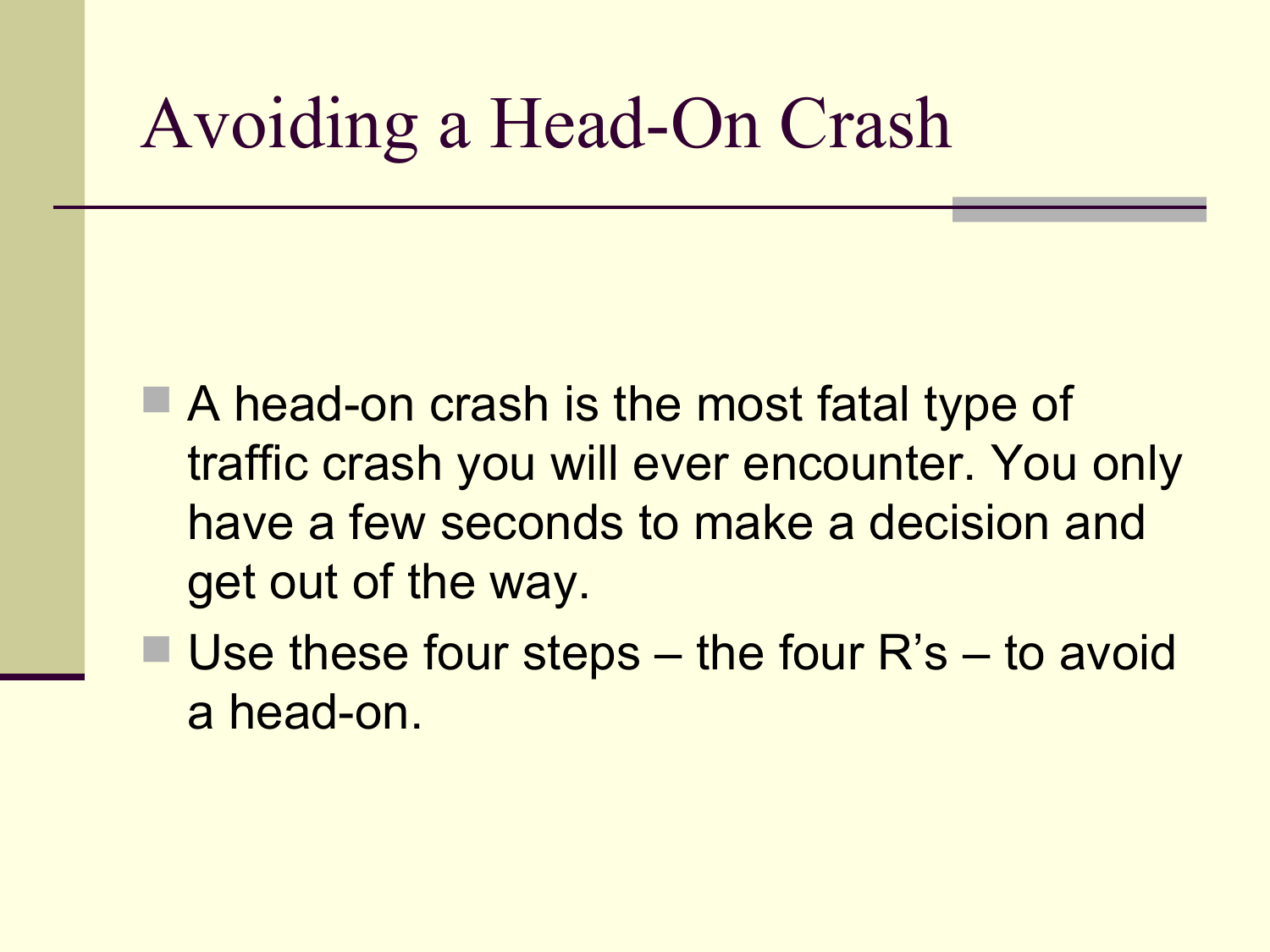Continually scan the road ahead for traffic conditions, road conditions and potential hazards presented by other drivers.

#### *READ the road ahead*

■ As you drive in your lane stay as far to the right as possible. This puts more distance between you and on coming traffic.

*Drive to the RIGHT*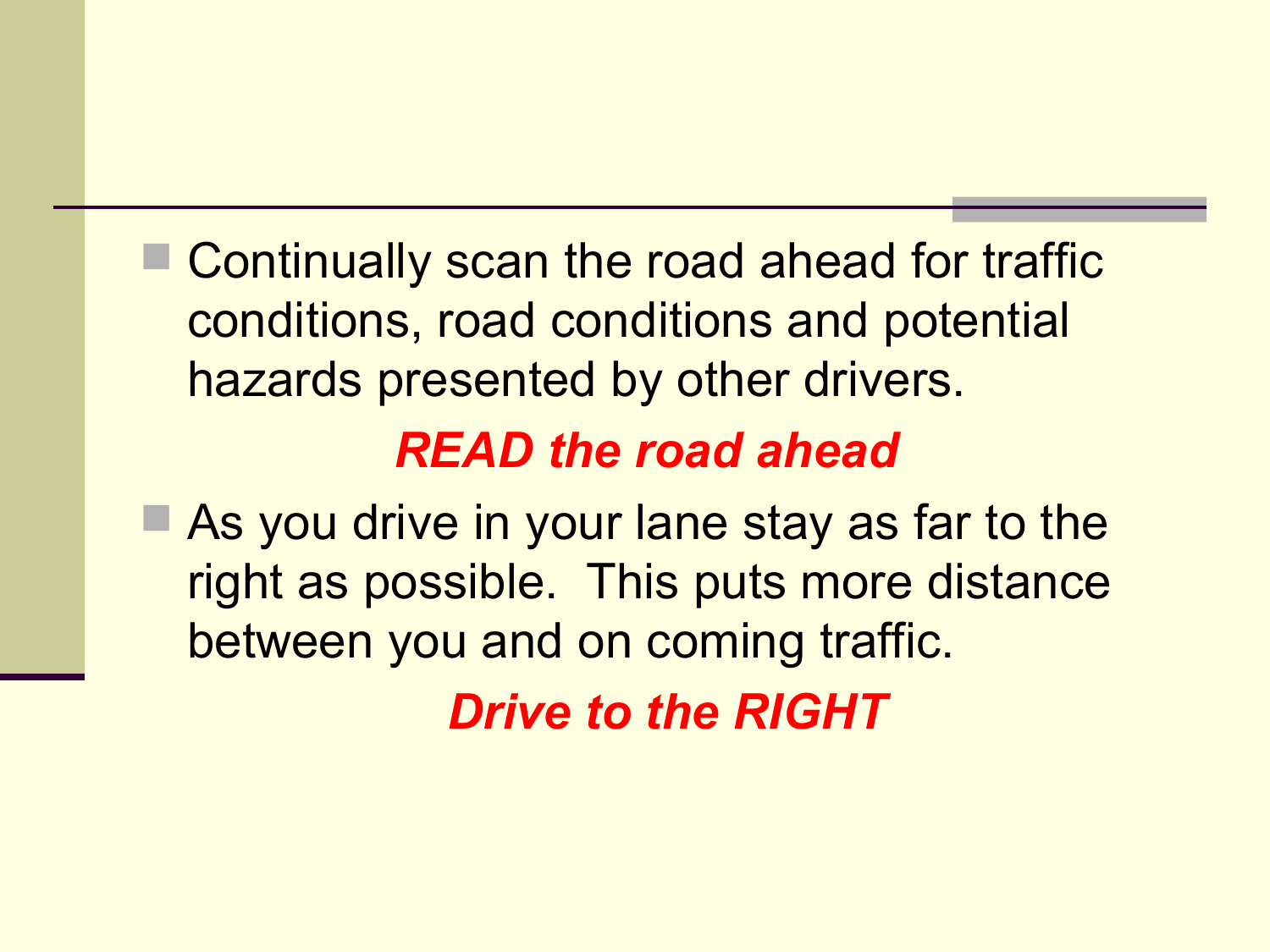When you see a vehicle drifting into your lane take your foot off the gas pedal, flash your head lights and blow your horn.

#### *REDUCE your speed*

■ If you are still faced with a head-on collision be prepared to:

*RIDE off the road*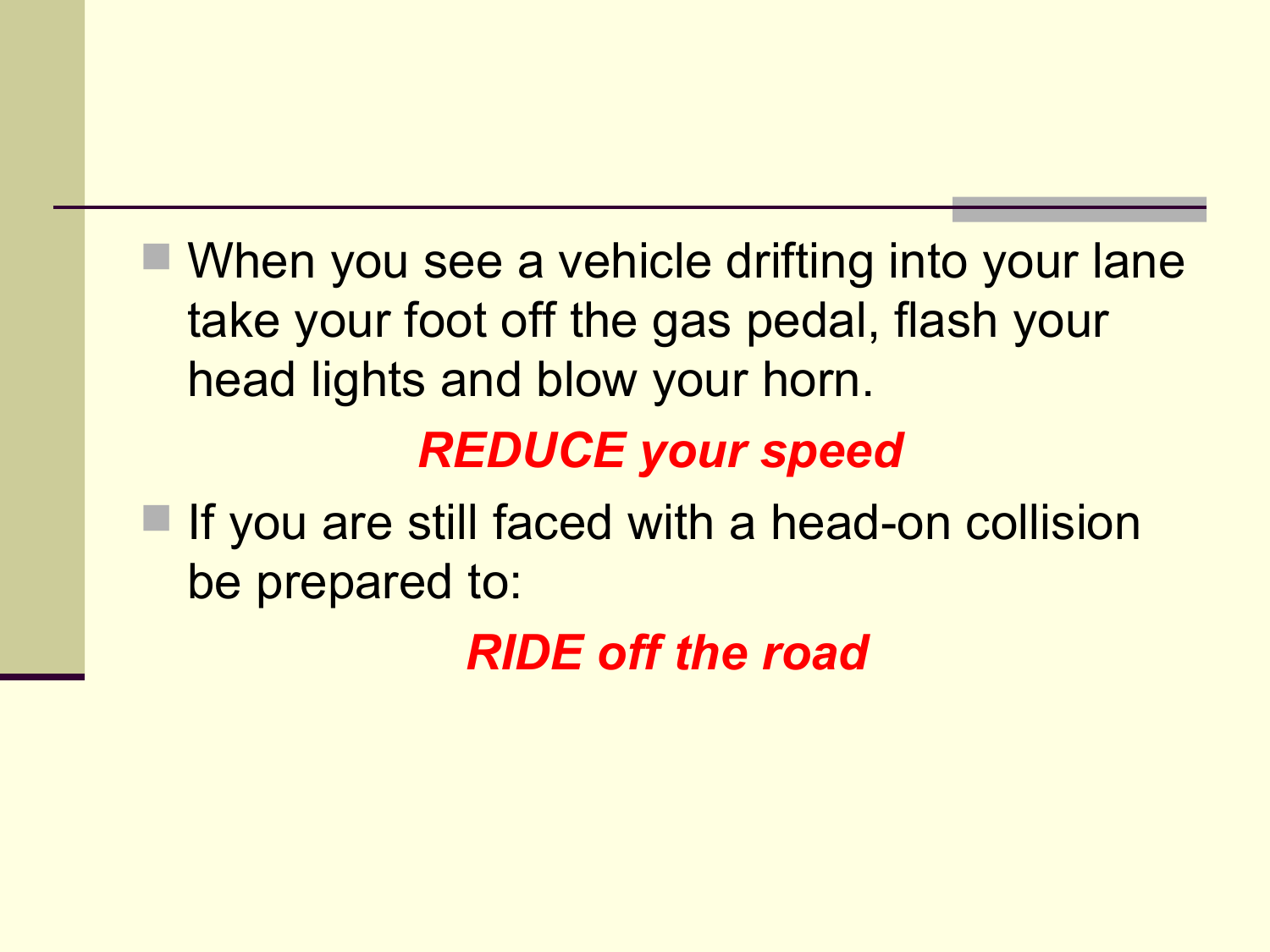- $\blacksquare$  If you must drive off the road try to hit something soft – bushes – this is much better than hitting head-on.
- Try to avoid hitting solid objects trees. Steer your vehicle to hit the object with a glancing blow. Better to side-swipe a tree or other solid object as this will reduce the impact and increase your chance for survival.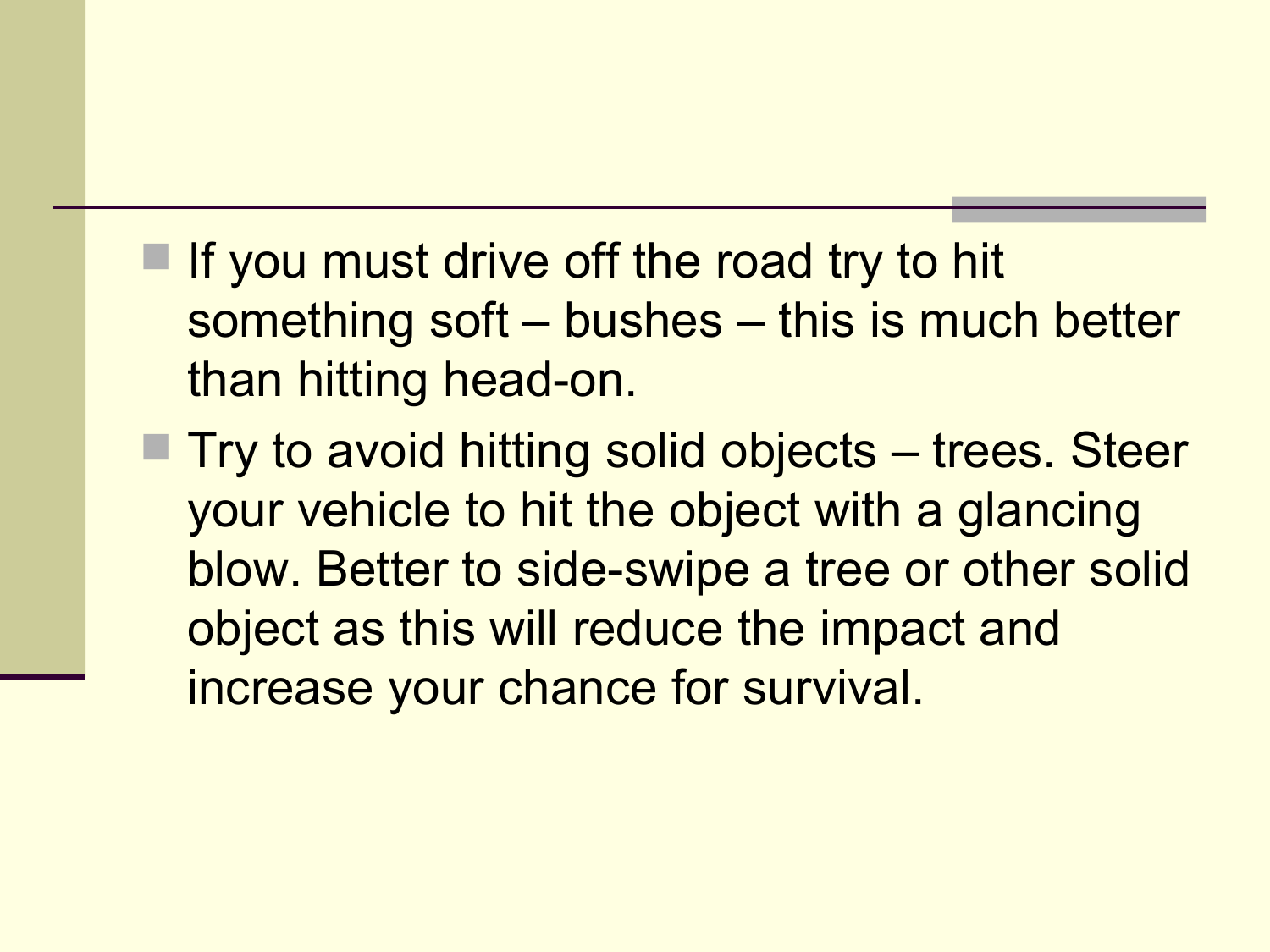#### Remember:

*Whenever you get behind the steering wheel, whether it is an NHRMC vehicle, your own vehicle, or someone else's vehicle you are faced with many choices, challenges and decisions, but the only thing you can control is yourself and your vehicle.*